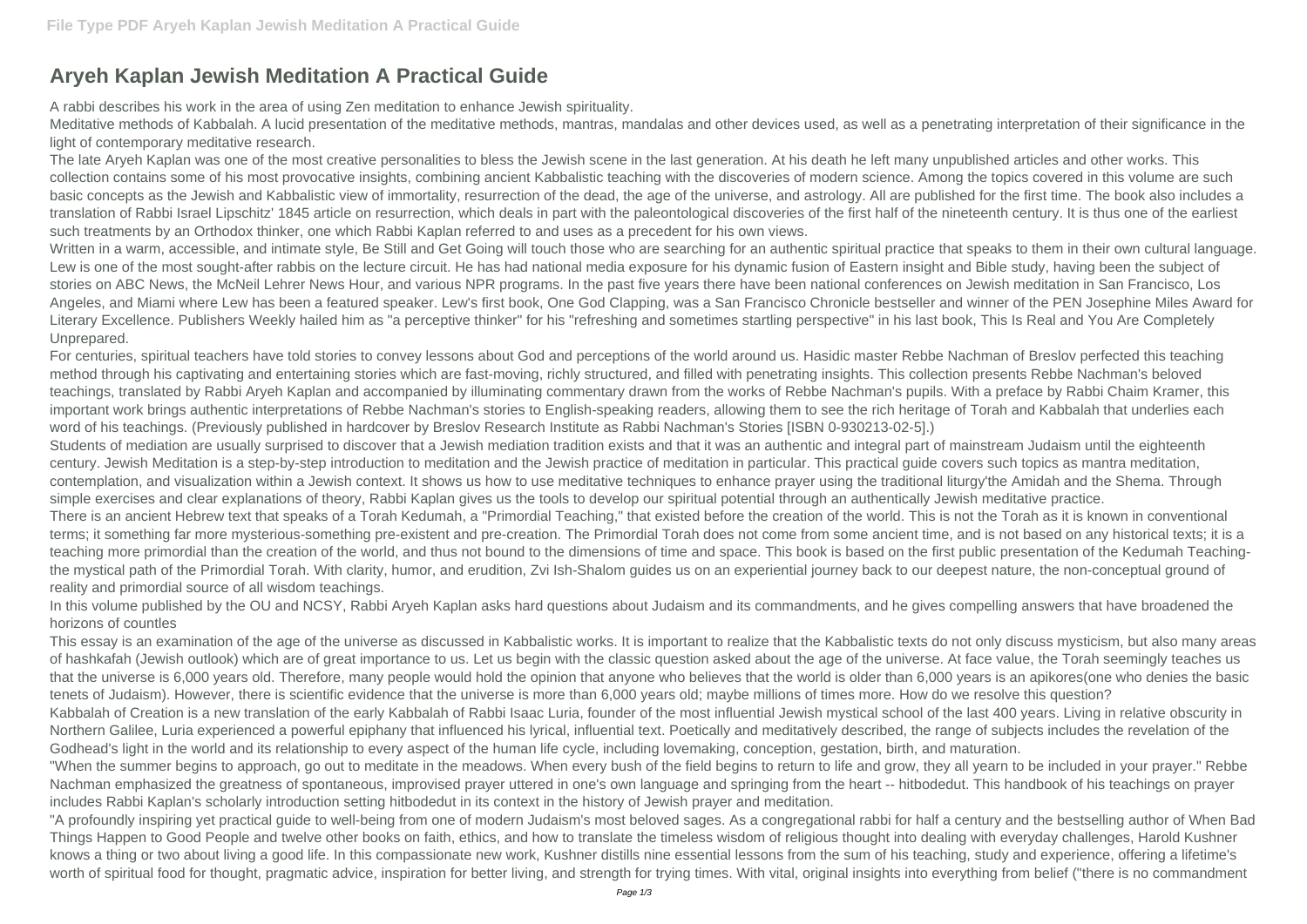## **File Type PDF Aryeh Kaplan Jewish Meditation A Practical Guide**

in Judaism to believe in God"), to conscience (the Garden of Eden story as you've never heard it), to mercy ("forgiveness is a favor you do yourself, not a favor to the person who offended you"), grounded in Kushner's brilliant readings of Scripture, history and popular culture, Nine Essential Things I've Learned About Life is a capstone addition to Kushner's oeuvre"-- Discover the hidden secrets of Torah and Kabbalah through the captivating stories of Rebbe Nachman of Breslov. Rabbi Nachman s stories are among the great classics of Jewish literature. They have been recognized by Jews and non-Jews alike for their depth and insight into both the human condition and the realm of the mysterious. from Aryeh Kaplan s Translator s Introduction For centuries, spiritual teachers have told stories to convey lessons about God and perceptions of the world around us. Hasidic master Rebbe Nachman of Breslov (1772 1810) perfected this teaching method through his engrossing and entertaining stories that are fast-moving, brilliantly structured, and filled with penetrating insights. This collection presents the wisdom of Rebbe Nachman, translated by Rabbi Aryeh Kaplan and accompanied by illuminating commentary drawn from the works of Rebbe Nachman s pupils. This important work brings you authentic interpretations of Rebbe Nachman s stories, allowing you to experience the rich heritage of Torah and Kabbalah that underlies each word of his inspirational teachings. Kabbalah is an ancient Jewish wisdom that explains the laws of spiritual energy. Up until very recently the Kabbalah was reserved for the elite, those who only after years of scholarship and practice were allowed to enter this mystical realm. However, one doesn't need to devote one's life to intense study to reap the rich rewards of the Kabbalah. With just a basic understanding of a few key concepts, our lives can be enriched immensely. We can then begin to fulfill our deepest dreams and reach our most important goals, becoming the people we long to become. By learning to understand the Sefirot--the ten spiritual properties that flow from the cosmic source into our heart--we can connect to the universe and profoundly transform our experience of daily life. For example, Hessed, or "loving-kindness," represents the desire to be generous, while Gevurah is the desire to focus intently or withhold. These properties must be balanced in order for harmony and well-being to occur. Rabbi Laibl Wolf shows how to maintain that balance and enjoy a healthy and productive life by using simple meditation and creative visualization techniques to grasp the spiritual nature of our life. Practical Kabbalah draws upon ancient wisdom but offers a modern interpretation and easy-to-understand techniques for delving deeper into our selves and our world and for reaping the bounteous gifts that were always meant for us. Collected essays on Jewish themes.

Students of mediation are usually surprised to discover that a Jewish mediation tradition exists and that it was an authentic and integral part of mainstream Judaism until the eighteenth century. Jewish Meditation is a step-by-step introduction to meditation and the Jewish practice of meditation in particular. This practical guide covers such topics as mantra meditation, contemplation, and visualization within a Jewish context. It shows us how to use meditative techniques to enhance prayer using the traditional liturgy—the Amidah and the Shema. Through simple exercises and clear explanations of theory, Rabbi Kaplan gives us the tools to develop our spiritual potential through an authentically Jewish meditative practice. While accompanying eight high–spirited Jewish delegates to Dharamsala, India, for a historic Buddhist–Jewish dialogue with the Dalai Lama, poet Rodger Kamenetz comes to understand the convergence of Buddhist and Jewish thought. Along the way he encounters Ram Dass and Richard Gere, and dialogues with leading rabbis and Jewish thinkers, including Zalman Schacter, Yitz and Blue Greenberg, and a host of religious and disaffected Jews and Jewish Buddhists. This amazing journey through Tibetan Buddhism and Judaism leads Kamenetz to a renewed appreciation of his living Jewish roots.

Jewish mystics from biblical times to the present have explored the hidden secrets of the Torah in quest of a single goal: to lose the self in the Infinite "No-thingness" (Ein Sof) and be at one with God. In language accessible to the layperson, this Shambhala Guide provides a detailed introduction to the complex world of Kabbalah and Jewish mysticism. With an extensive background in meditation practice, Perle Besserman emphasizes Kabbalah's spiritual disciplines, grounded in righteous living, devotional practices, and meditation. She discusses the Kabbalistic universe, including the four worlds and ten sefirot; Jewish meditation techniques and instructions for beginning meditation; mystics and teachers from Rabbi Akiva and the Baal Shem Tov to Aryeh Kaplan; the often uneasy relationship between Kabbalah and mainstream Judaism; and applying the ancient wisdom of Jewish mysticism to life in the world of today. Unraveling the web of ancient traditions hidden in such texts as the Sefer Yetzirah and the Zohar, this book traces history and offers an accessible introduction to understanding Kabbalah and its practices. Jewish mysticism has flourished—sometimes brilliantly, sometimes darkly—over five thousand years. This pioneering, popular text on Jewish mysticism was the first written for a general audience, and in it, Perle Besserman offers a lively and accessible introduction to the methods, schools, and practitioners of this intriguing world. She traces the history of Kabbalah through the lives of its illustrious scholars and saints and unravels the web of ancient traditions hidden in such texts as Sefer Yetzirah and the Zohar. Running through these pages are the words of the outstanding Kabbalists and mystics—including Simeon bar Yohai, Isaac Luria, Abraham Abulafia, and the Baal Shem Tov—giving instructions on practices ranging from contemplation of the Bible's secret teachings to ritual, ecstatic prayer, and intensive meditation.

A supportive and wise guide that is an absolute must for anyone who wants to learn Jewish meditation or improve their practice now updated and expanded! Nan Fink Gefen teaches you how to meditate on your own, and starts you on the path to a deeper connection with the Divine and to greater insight about your own life. The most comprehensive introduction to a time honored practice: Answers commonly asked questions about the nature and history of Jewish meditation, and examines how it differs from other meditative practices Shows beginners how to start their practice, including where and how to do it Gives step-by-step instructions for meditations that are at the core of Jewish meditative practice Explains the challenges and rewards of a Jewish meditative practice.

Meditation empowers us to transcend our material mind-set and touch the Infinite and Eternal. "True meditation transforms the way we see reality.... It touches the place inside us where a spark of the Eternal dwells. Meditation unites us with our true Self." —from the Introduction The life of meditation is much more than the act of sitting for half an hour or forty-five minutes and looking inward. It is a whole way of life. Through meditation we learn to live in a heightened awareness and walk at all times in the presence of God. Rabbi Yoel Glick brings wisdom from personal experience and Eastern traditions to illuminate and vitalize familiar Jewish rituals, vocabulary and imagery. He provides specific guidelines and practical techniques grounded in Judaism for each stage of the life of meditation, outlining the inner processes we encounter and the questions we face: How does meditation help us connect with the Collective Jewish